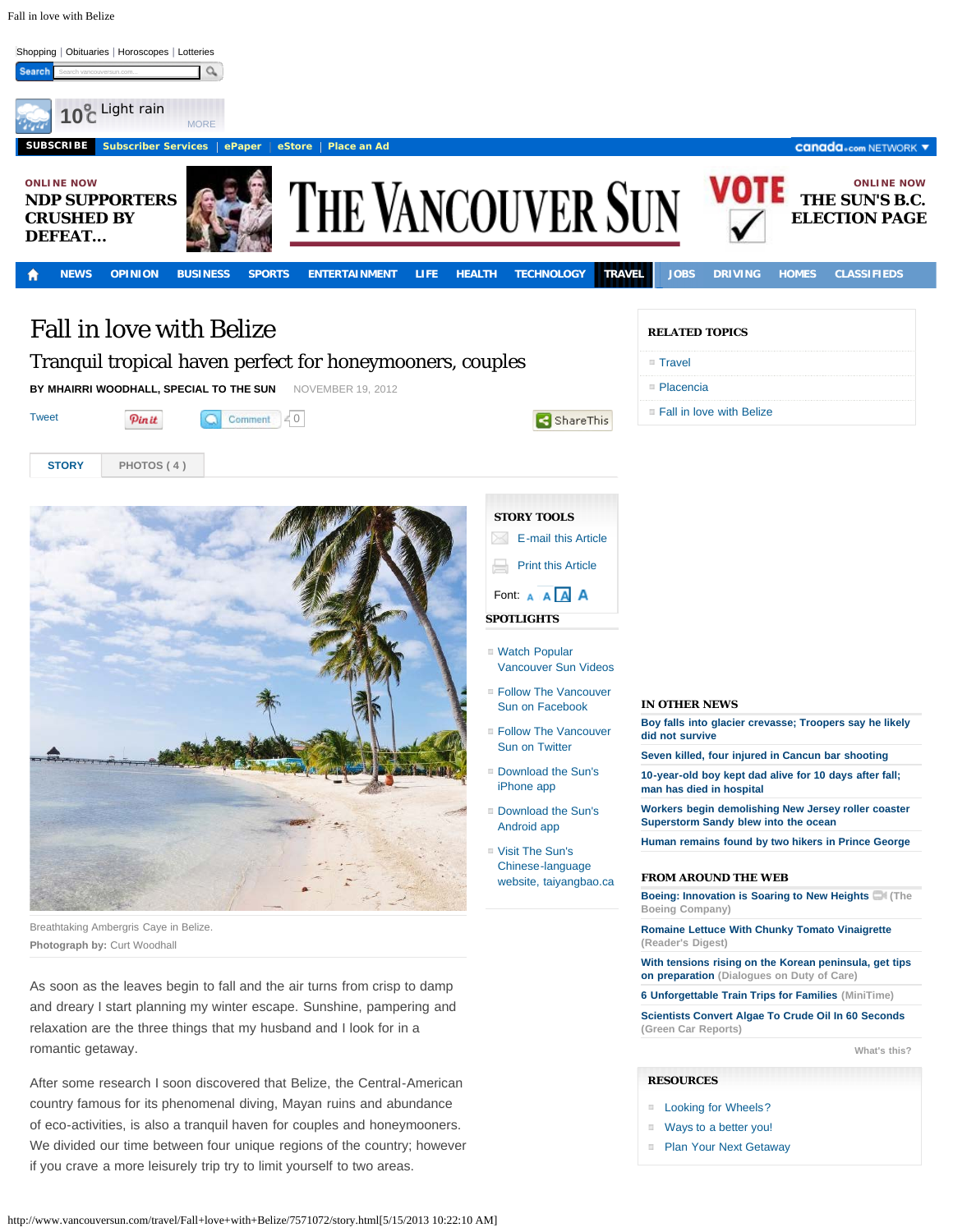### PLACENCIA

Barefoot perfect describes the brown sugar-sand beaches that fringe the colourful village of Placencia, on the Southern peninsula of Belize's Staan Creek district. This once quiet fishing community has transformed itself into a burgeoning destination that thankfully retains its traditional charm. We spent our time lounging on the beach, strolling through the village and enjoying treatments at the Secret Garden day spa. Owned by the American born, Japanese trained masseuse Lee Nyhus Secret Garden is a welcome oasis in the heart Placencia. Hot Stone, Deep Tissue, Swedish, Thai and Shiatsu massages are only \$50 US for 60 minutes, as is the All Natural Facial, which includes a nourishing mask and hand and foot massage. Off the coast of Placencia, at the Gladden Spitt, is also one of the few places in the world where you can snorkel and dive with whale sharks. Each spring more than 25 species of fish gather to spawn in Gladden, and the days following the full moon in March through June offer the best chance to experience swimming with the gentle giants. We were also surprised and delighted with the variety and quality of restaurants in Placencia. Rumfish Y Vino, a Central American style Gastro Pub owned by an American husband and wife, was the restaurant to steal our hearts and we're still dreaming about the crispy conch fritters, beer-battered fish tacos and fresh fruit muddled drinks. Another favourite find was the handcrafted gelato at Tutti Frutti, which is made daily and rivals the many scoops we sampled in Italy. To immerse ourselves in the vibrant local culture we chose to bypass the large-scale luxury resorts flanking Placencia and stay in the heart of the village at the immaculate seafront Nirvana Beach Suites.

#### **HOPKINS**

North of Placencia, on the Caribbean coast is Hopkins Village, an ideal location for anyone looking to experience the pristine natural wonders of Belize. Voted as the 'Friendliest Village in Belize' by Belize First Magazine, this small traditional fishing village inhabited by the Garifuna (descendants of African slave-ship survivors) is rich in both history and culture. Hopkins is also home to the Hamanasi Adventure and Dive Resort, which is ranked by TripAdvisor's Travellers Choice 2012 as top hotel for service in Central America and number two in the world.

After spending time at this boutique eco-luxury beach property, with its Treehouse suites and ocean views, we immediately understood why guests return year after year. Beyond the extensive selection of reef and rainforest activities and incredible dining (care of Executive Chef Sheridan Polanco who cooked for Prince Harry on his March 2012 trip to Belize), the Hamanasi offers something that is extremely rare – a truly genuine appreciation and caring for its guests.

Throughout our stay we felt as if each member of the resort staff were part of our extended family, from Golden who toured us through Hopkins Village to the ever-smiling waitress Pauline who has worked at the resort since it opened more than 11 years ago. In addition to world-renowned all-inclusive diving and adventure packages the Hamanasi offers a fabulous romance package.

The seven-night luxe retreat in the resort's seaside honeymoon or tree house suites includes your choice of five adventures per person, such as

# **Destination Guides**

#### **[Asia](http://www.vancouversun.com/travel/#)**

| ▶ Australia and the South Pacific |  |  |  |  |
|-----------------------------------|--|--|--|--|
| <b>■ Canada</b>                   |  |  |  |  |
| <b>Caribbean and the Atlantic</b> |  |  |  |  |
| <b>Central and South Americal</b> |  |  |  |  |
| $\triangleright$ Europe           |  |  |  |  |
| $\mathbb{D}$ Mexico               |  |  |  |  |
| <b>▶ Middle East and Africa</b>   |  |  |  |  |
| <b>⊪USA</b>                       |  |  |  |  |
| <b>Browse All Destinations »</b>  |  |  |  |  |

## **FEATURED TRAVEL GUIDE DESTINATIONS**

#### [Have fun in the warm California sun](http://www.vancouversun.com/travel/destinations/north-america/usa/california/traveloverview.html)



[Frommer's Guide to San](http://www.vancouversun.com/travel/destinations/north-america/usa//california/san-diego/traveloverview.html) [Diego](http://www.vancouversun.com/travel/destinations/north-america/usa//california/san-diego/traveloverview.html) [Frommer's Guide to Los](http://www.vancouversun.com/travel/destinations/north-america/usa/california/los-angeles/traveloverview.html)

[Angeles](http://www.vancouversun.com/travel/destinations/north-america/usa/california/los-angeles/traveloverview.html)

[Frommer's Guide to Palm](http://www.vancouversun.com/travel/destinations/north-america/usa/california/palm-springs/traveloverview.html) **[Springs](http://www.vancouversun.com/travel/destinations/north-america/usa/california/palm-springs/traveloverview.html)** 

#### **MOST POPULAR NEWS**

| <b>MOST READ</b>                                                                                          | <b>E-MAILED</b> | <b>SHARED</b> |            |  |
|-----------------------------------------------------------------------------------------------------------|-----------------|---------------|------------|--|
| □ Coroners office IDs North Vancouver father,<br>daughter killed by falling rock on Blackcomb<br>Mountain |                 |               |            |  |
| □ Liberals pull off stunning B.C. win, form majority<br>government                                        |                 |               |            |  |
| Angelina Jolie reveals the details of her double<br>mastectomy (with video)                               |                 |               |            |  |
| ■ David Eby snatches Vancouver-Point Grey riding<br>from Premier Christy Clark                            |                 |               |            |  |
| ■ B.C. election: What's happening today, May 14                                                           |                 |               |            |  |
| $\blacksquare$ New Elections BC app guides you to the polling<br>station                                  |                 |               |            |  |
|                                                                                                           |                 |               | more $\gg$ |  |

 $DX$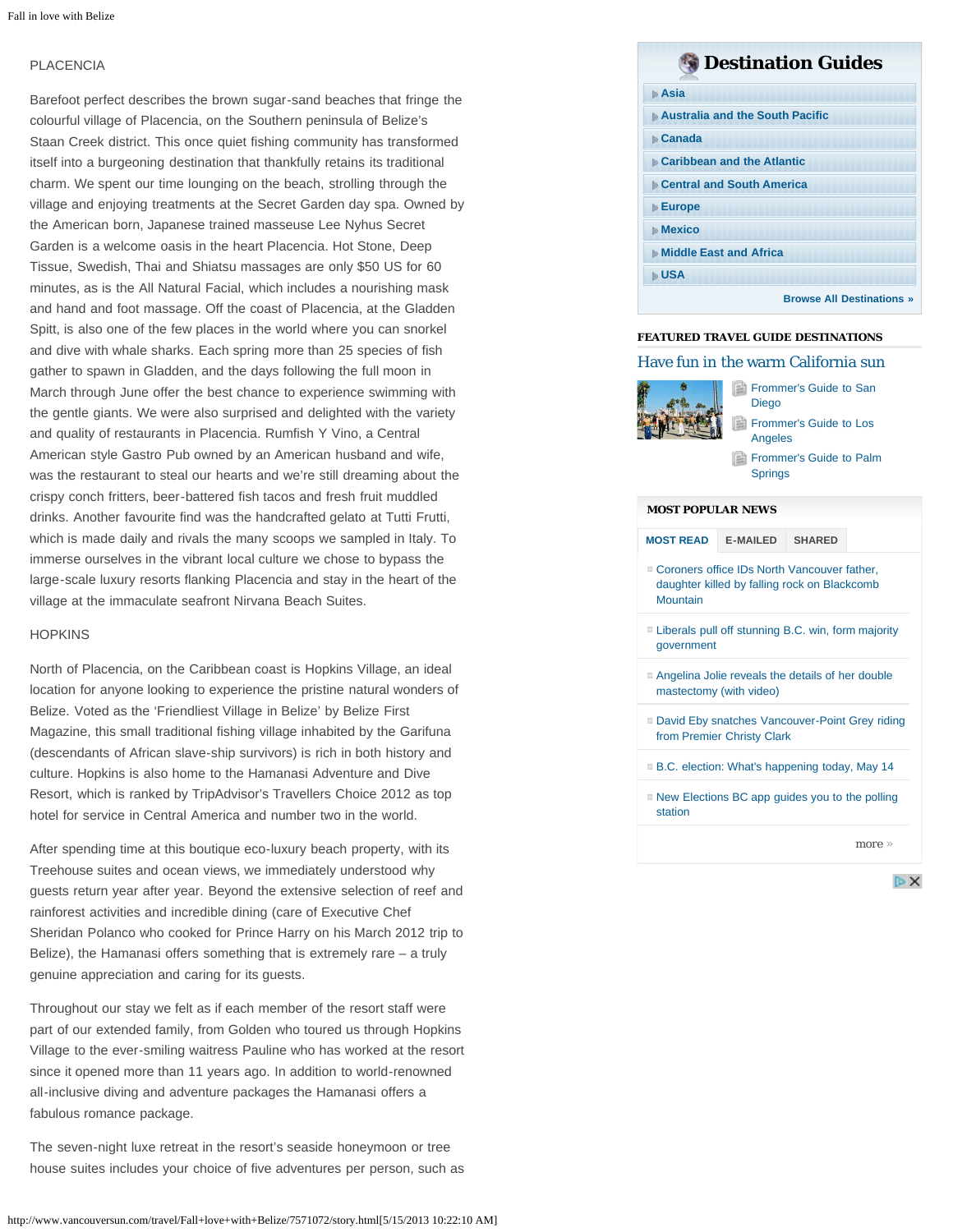a Great Barrier Reef dive and Magical Mayan History Tour, daily meals, bottle of champagne upon arrival, romantic couples massage and an intimate dinner for two on the beach or in the privacy of your room.

#### SAN IGNACIO

The lively town of San Ignacio is in the heart of the lush Cayo district, which boasts over 880,000 acres of protected land. Towering mountains, rushing rivers, waterfalls, jungle forests and ancient Maya temples and ceremonial caves draw visitors to Cayo.

The San Ignacio Resort, overlooking its namesake town, is situated on a 17-acre estate along the Macal River. The family-run hotel, committed to the conservation of the threatened green iguana, created the Iguana Project 15 years ago to educate Belizeans and visitors on the importance of protecting the ecological balance of the river habitat.

The lush jungle backdrop is also a haven for birds, and more than 175 species including toucans, parrots, cuckoos and tanagers have been spotted from the hotel's dining balcony. Book a three-night romance package and stay in the resort's penthouse Master Suite overlooking the Macal River Valley.

In addition to your premier suite you'll receive champagne upon arrivals, breakfast and dinner daily, a couples' Aromatherapy Massage and one full and half-day tour.

### AMBERGRIS CAYE

The country's largest island, Ambergris Caye located south of Mexico's Yucatan peninsula, is considered to be the dive and water sports capital of Central America.

Less than one kilometre offshore, running the entire length of Ambergris is the world's second-largest coral reef system, after Australia's Great Barrier Reef.

The post-card pretty town of San Pedro is a vibrant mix of restaurants, shops and bars offering freshly caught seafood, rum punch, ice-cold Belizean Belikin beer and locally made tchotchkes. The bustling ten streets that make up the town are filled with golf carts, bicycles and the occasional taxi, which are the primary mode of transportation for the 4,000 locals and multitude of visiting tourists.

Looking for a quiet escape we stayed at Las Terrazas, a luxury all-suite resort with full-service restaurant and spa just 10-minutes by boat from the town centre.

We were delighted to book into the resort's Sail & Snorkel tour, a relaxing Catamaran trip to the Hol Chan Reserve to swim in the reef's water wonderland of colourful fish, followed by lunch and a stroll through the quaint village on Cay Caulker.

The Las Terrazas Romance on the Caye Package, which includes a couple's massage and romantic dinner for two at O Restaurant, completed our stay on Ambergris Caye.

#### CAYO ESPANTO